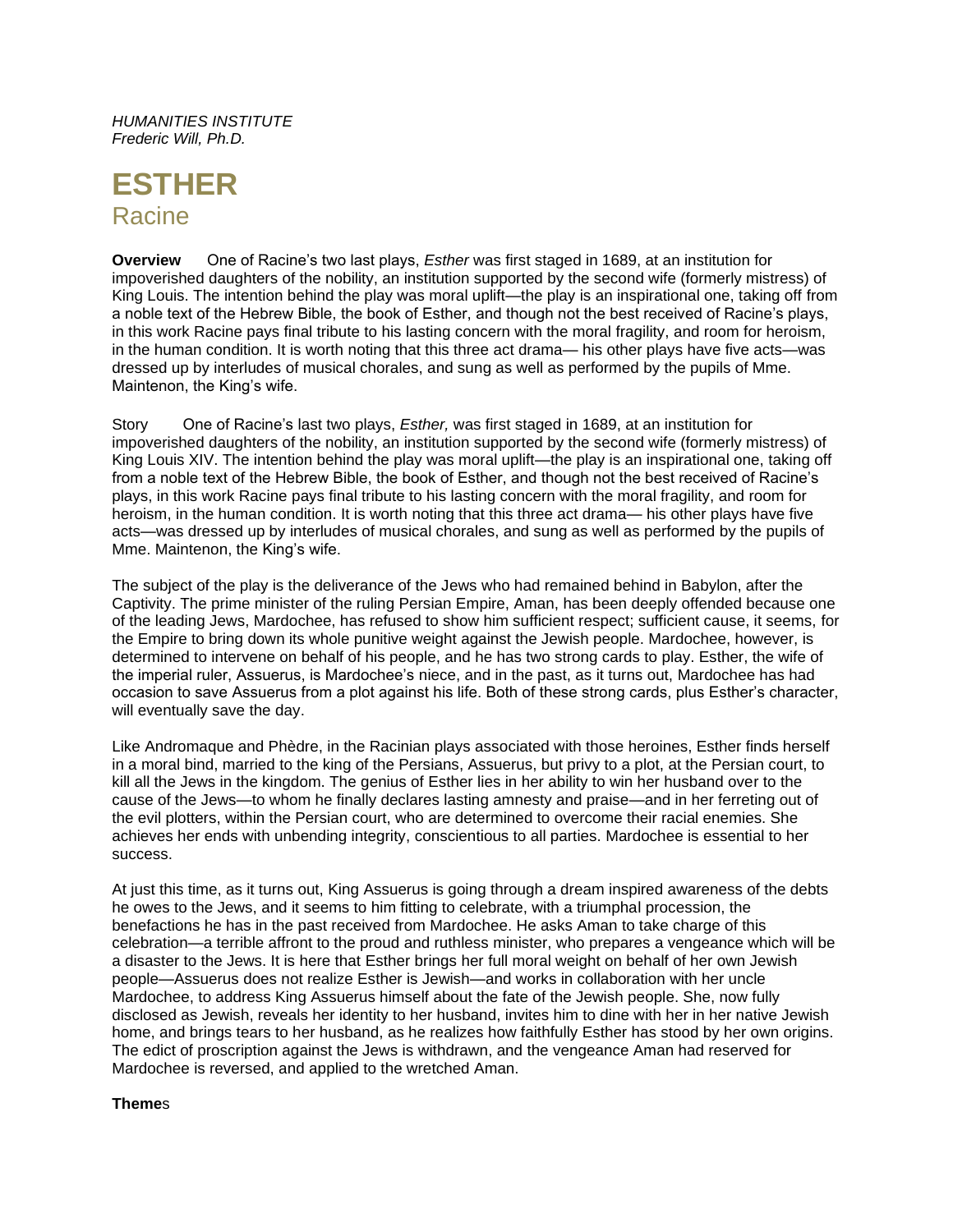**Fidelity** The power of fidelity is a dominating theme. Esther has a spotless reputation, both at court and with her Jewish cohorts at home, and thus is able to prevail over both her husband and his court, and to win justice for the Jewish people. The self-destruction of the spirit of vengeance, as we see it in Aman, is a complementary theme. Aman is curdling with ill will, but we know what a price it will exact from him.

**Transnationalsm.** Through Esther's personal power, the Jews and the Persians are eventually led to act as one, instead of as hereditary enemies.

## **Characters**

**Esther** is depicted as a person of double and very strong loyalties. Her husband, the Imperial Persian Monarch, has no inkling that she is Jewish—for she devotes herself selflessly to his service and attention. By the same token, she never forsakes her fidelity to her uncle Mardochee, or to those Jewish roots, with which she will in the end enable her people to avoid extirpation. While her motives may seem bland, and her personal traits without sharp outline, she remains a figure of surpassing dignity, who knows how to get her way.

**Assuerus** is a dignified monarch, deeply hostile to the Jews, who nonetheless allows himself to be swayed by the behavior and attitudes of his wife, and to see, thanks to her, the dreadful outrages being planned against the post-Captivity Jewish community.

### MAIN CHARACTER

### ESTHER (conscientious)

**Character** Like Andromaque and Phèdre, in the Racinian plays associated with those heroines, Esther finds herself in a moral bind, married to the king of the Persians, Assuerus, but privy to a plot, at the Persian court, to kill all the Jews in the kingdom. The genius of Esther lies in her ability to win her husband over to the cause of the Jews—to whom he finally declares lasting amnesty and praise—and in her ferreting out of the evil plotters, within the Persian court, who are determined to overcome their racial enemies. She achieves her ends with unbending integrity, conscientious to all parties.

**Parallels** Woman saviors have been prominent throughout world cultures, often supporting major developments in the course of events. Esther is not alone among Old Testament examples, for her sacrifices, on behalf of her people and her race, were preceded by those of Miriam, sister and protector of Moses, the greatest of the descendants of Abraham, and Jochebed the heroic, protective mother of Moses. Joan of Arc, in the l5th century, will do as an astonishing instance of fearless and effective women power, virtually determining the course of French history; while in the struggle for freedom from slavery, in American culture, no participants have been more 'conscientious' and powerful than Harriet Tubman, of the Underground Railway, or Rose Parks, who knew how to say no.

#### **Illustrative moments**

**Gloomy** Esther makes her first appearance to the Jewish maidens present with her at the Persian court. Her tone is from the start morose, invoking the heavy history of the Jews, and asking her sisters that they should 'de la triste Sion célébrer les malheurs,' 'celebrate the sufferings of sad Zion.' With these words she makes it clear that she is 100 percent Jewish and in sympathy with the Jewish cause. She invokes a chorus of young Jewish women, who are still unaware that trouble is brewing for them in the court.

**Stuck** Esther explains to her uncle Mardochee that she too would be up for destruction, were she not the king's consort. Upon his rejoinder that she must on no account permit such destruction, she reacts with shame and determination. She asks that he should arrange a three day fast, of all the Jews in the Persian kingdom; she declares that she will carry on her own fast within the palace, and that if, at the end